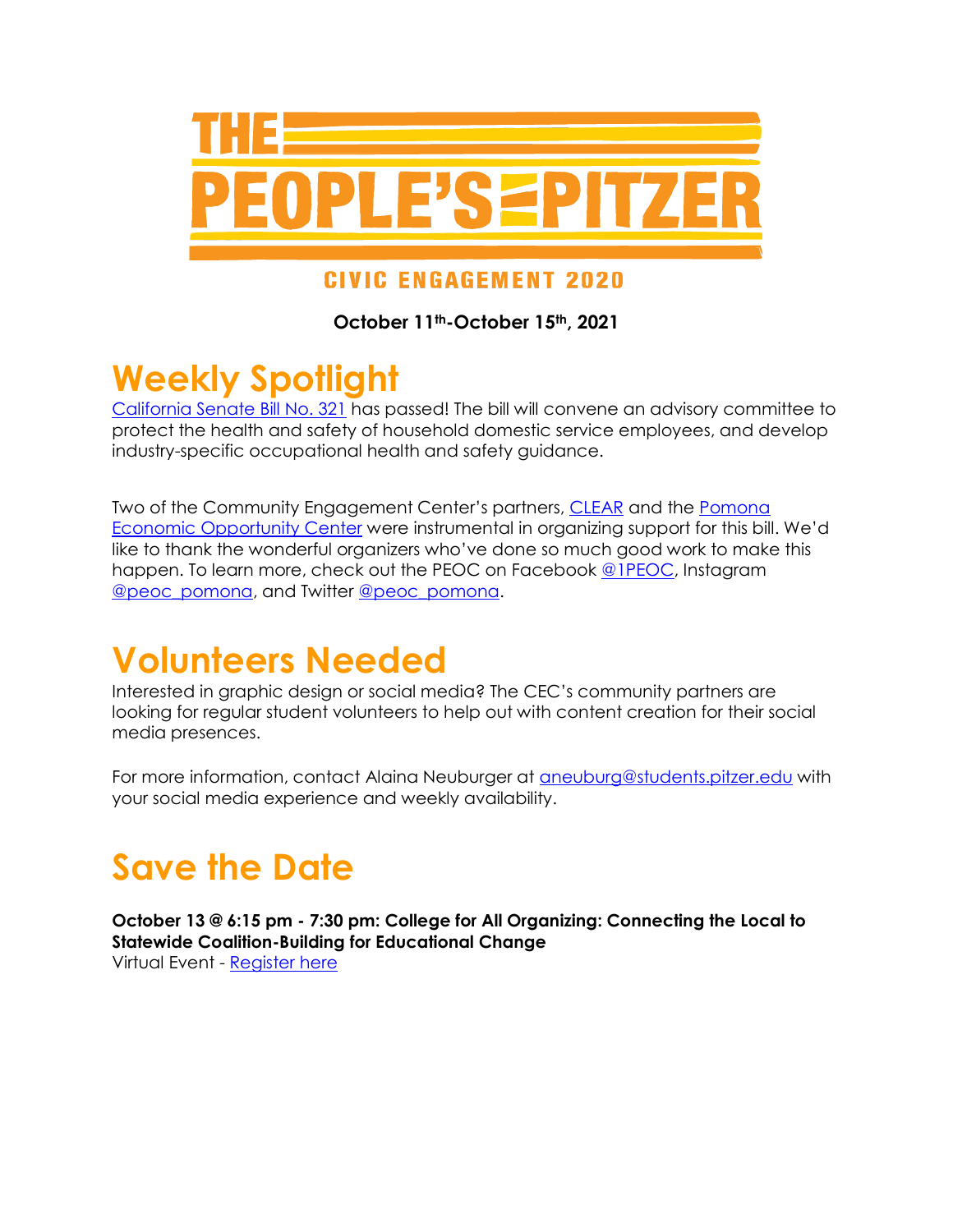The Latino and Latina Roundtable College for All Coalition Committee works to generate educational policies that foster leadership development, civic engagement, and a democratic culture for community empowerment and improvement. As part of



its goals, the committee is building a core group of LRT parents, students, and members as part of the College for All Coalition to support key educational bills, develop college readiness programs in schools, create a pipeline between area colleges and schools, and advance access and retention in higher education. This event is cosponsored by The People's Pitzer and the Latino Roundtable of the San Gabriel and Pomona Valley.

*Plenary Speakers*: Jose Calderon, Pitzer Emeritus Professor; Melanie Andreo, Pitzer Senior Latin@ Studies & Sociology; Cesar Casarrubias, PUSD Director of Pupil Resources; Maria Garcia, PUSD Senior Technical Assistant for and Community Services & Parent Involvement; Fabian Pavon, Pomona Education Coalition; and Oscar Segovia, Chaffey High School Social Science Teacher.



#### **October 28 @ 5:30 pm: National Lawyers Guild Know Your Rights**

Virtual Event - [Register here](https://pitzer.zoom.us/meeting/register/tZctduCrqz4sHtFmdOGGynkBQnbO9-U6R3rZ)

Join the CEC and National Lawyers Guild of Los Angeles for a training on legal rights for protest and other potential encounters with law enforcement. For more information, contact [immediate\\_action@pitzer.edu.](mailto:immediate_action@pitzer.edu)

## **Connect with Us**

Want to hear more from The People's Pitzer? Join our email list [here.](https://docs.google.com/forms/d/e/1FAIpQLSfSZ7sYO1AnL1Bf0fNdz445qcZZi-1mGExXkOz2TN7KLCDaJQ/viewform?usp=pp_url) Want to get involved in the Community Engagement Center in other ways? Fill out our volunteer interest form [here.](https://www.pitzer.edu/cec/community-engagement-center/volunteer-opportunities/)